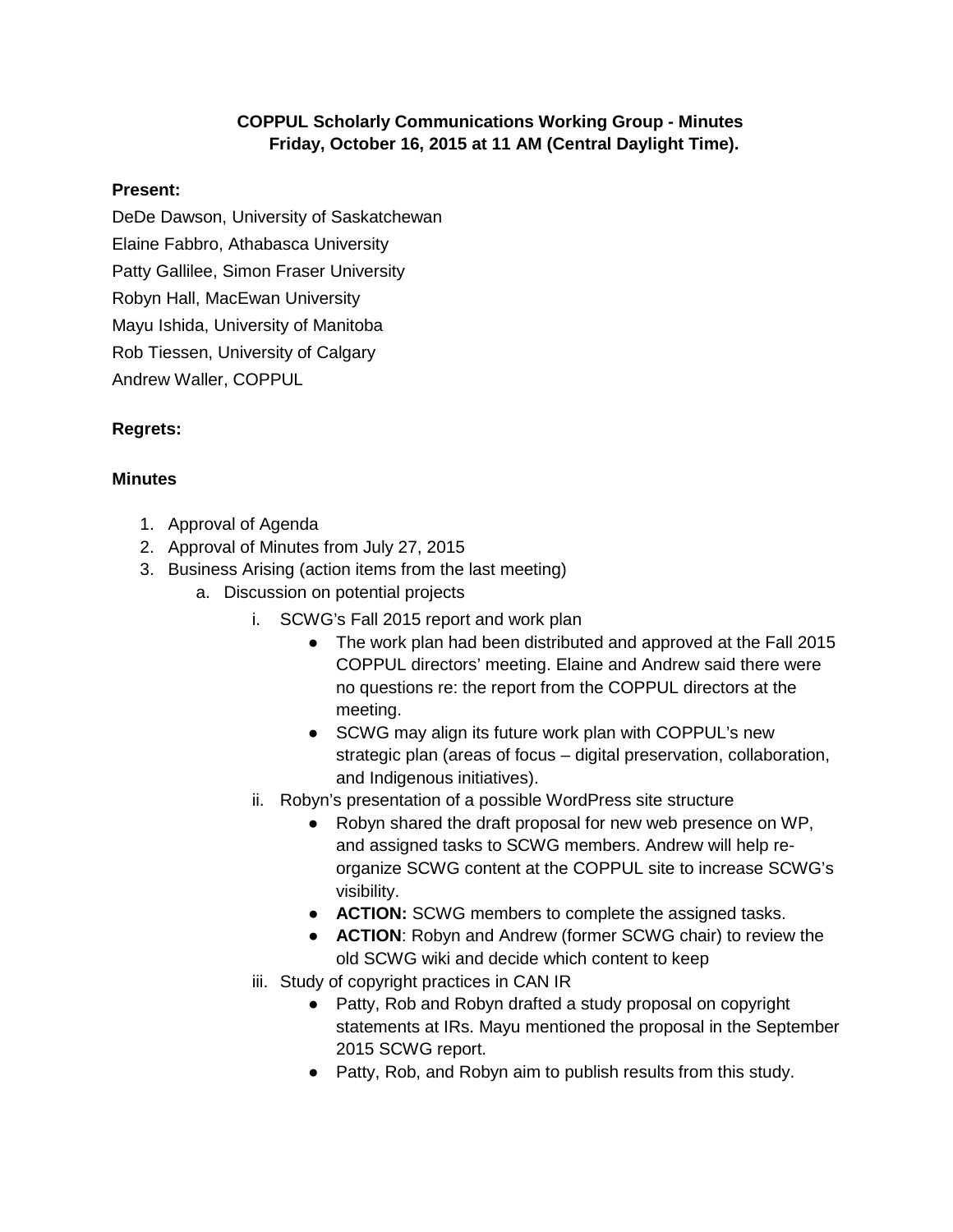- **ACTION: Patty, Rob and Robyn to investigate how to obtain** ethics approval for the project. (To which Research Ethics Board (SFU, Calgary, MacEwan), should we submit an ethics application?)
- **iv. ACTION**: everyone to add to a list of questions/requests received from researchers re: the new Tri-Agency OA policy between August 2015 and January 2016: **ONGOING** [*internal link removed*]
- b. COPPUL SCWG sponsorship for 2015 Open Access Week
	- Mayu circulated the call for proposal at the beginning of August.
	- ii. DeDe, Patty, and Robyn deliberated on sponsorship applications, and selected winners: SFU/UBC (joint application) and UWinnipeg
	- iii. **ACTION**: Alison Griffin (COPPUL Project Officer) to announce the sponsorship winners through COPPUL channels (website, listservs, Twitter)
- 4. New Business
	- a. Potential study of integrating research metrics/altmetrics in IR
		- i. DeDe and Mayu discussed a potential study about how research metrics are integrated in CAN institutional repositories (literature review + environmental scan based on a survey with CAN IR managers).
		- ii. This study should be conducted after the study of copyright practices in CAN institutional repositories by Patty, Rob and Robyn, to avoid causing survey fatigue of the target studies of the two studies (IR managers, scholarly communications librarians).
	- b. New SCWG members
		- i. Director representative: Carol Shepstone (Mount Royal) resigned, and Elaine Fabbro (Athabasca) joined.
		- ii. Provincial representative: John Tooth (Winnipeg, MB) resigned. Four nominations were received for a new provincial rep.
			- SCWG has no formal selection process, and will establish one for the future. Meanwhile, SCWG considered the following factors in selection:
				- a. Current/future provincial representation within SCWG Will need reps from BC and SK in 2017
				- b. Size of a rep's institution May need more representation of small/medium institutions
			- **ACTION:** Mayu to email the SCWG members a list of nominee names as well as other information submitted (nomination letters). SCWG members to cast a vote based on the information.
	- c. CRKN/CARL joint meeting in October 2015
		- i. Andrew and Elaine are attending the meeting.
		- **ii. ACTION:** Andrew to pass the meeting agenda and information/notes from the meeting re: OA and scholarly communications activities in Canada

**Next meeting:** [Mayu will set up a Doodle poll.]